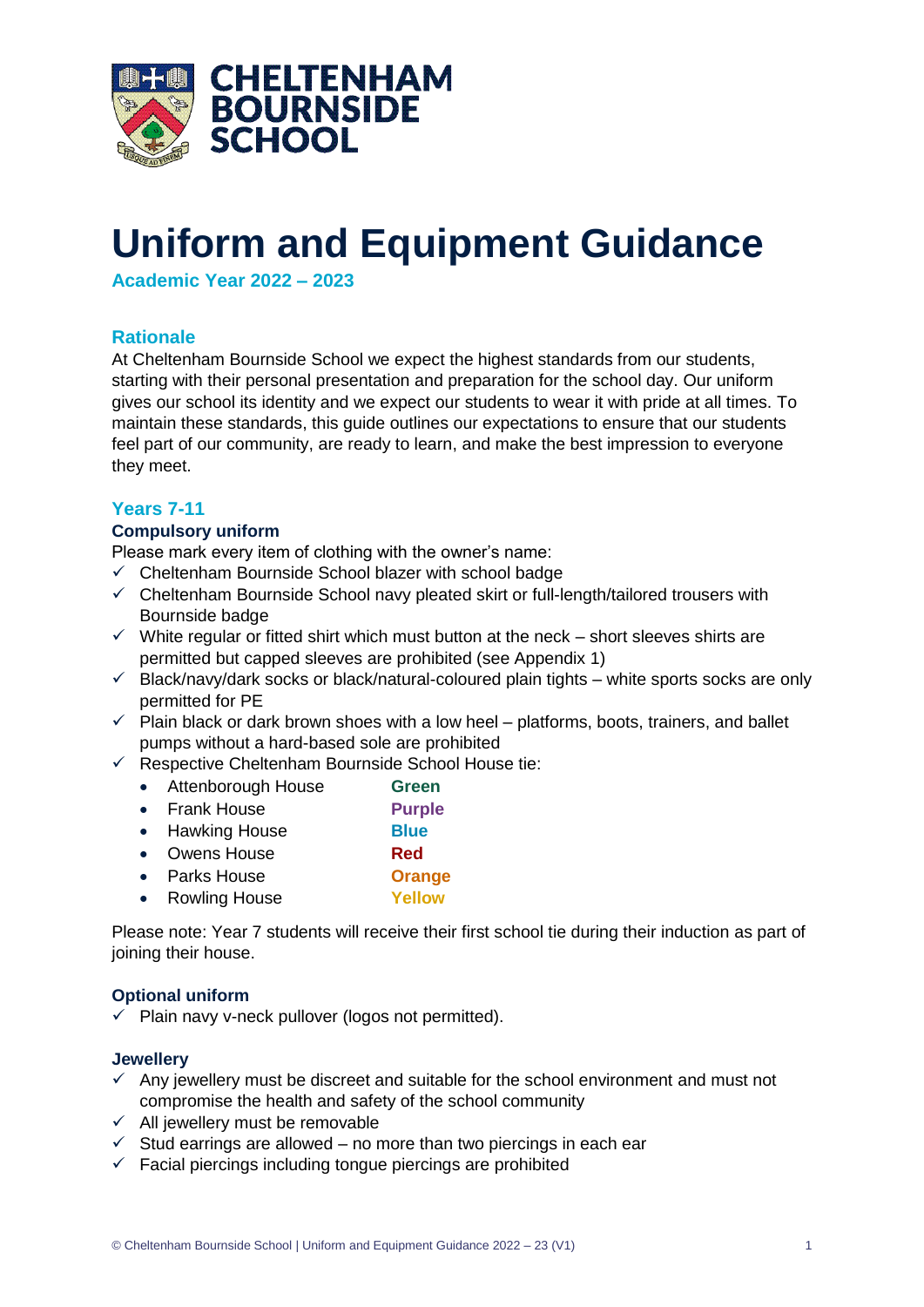$\checkmark$  Visible piercings must be done with ample healing time so they can be removed during the school day. If a student arrives in school with a visible facial piercing, they will be asked to remove the piercing before entering their lessons. Refusal to remove a prohibited piercing will result in a Level 3 'refusal' on our Ladder of Consequences – please see our Behaviour Policy.

### **Hairstyles**

- $\checkmark$  Hairstyles must be neat and tidy
- $\checkmark$  The use of hair dye to achieve unnatural colours or combinations is not permitted
- ✓ Hair accessories should be discreet and removable
- $\checkmark$  Hair should not be excessively short (minimum grade 1) or cut with lines or patterns
- ✓ Long hair must be tied back for PE, Technology, and Science lessons
- $\checkmark$  After holidays, students should return to school with acceptable hairstyles. Please allow adequate time for colours or patterns to grow out.

#### **Make-up**

- $\checkmark$  Make-up must be discreet
- $\checkmark$  Acrylic nails/extensions and false eye lashes/extensions are prohibited. Students will be given 48 hours to remove these items. Refusal to remove prohibited make-up will result in a Level 3 'refusal' on our Ladder of Consequences – please see our Behaviour Policy.

#### **Outdoor garments**

- $\checkmark$  All outdoor layers including overcoats, jumpers, fleeces, hats, scarves, and gloves must be removed on entry to the school building and must not be worn during lessons
- ✓ Hooded sweatshirts or 'hoodies' are prohibited on school site
- $\checkmark$  Prohibited items will be confiscated for collection at the end of the school day.

## **Physical Education**

## **Compulsory items**

- $\checkmark$  Cheltenham Bournside School navy polo shirt with school badge (girls)
- $\checkmark$  Cheltenham Bournside School white polo shirt with school badge and Cheltenham Bournside School rugby top (boys)
- $\checkmark$  Navy shorts or skorts
- ✓ Cheltenham Bournside School navy sports socks (outdoor)
- $\checkmark$  Suitable white sports socks (indoor)
- $\checkmark$  Trainers (any colour) with non-marking soles
- $\checkmark$  Rugby/football boots (boys) studs must conform to Rugby Football Union safety standards
- $\checkmark$  Shin pads
- $\checkmark$  Gum shield.

## **Optional items**

- ✓ Astro-boots for use on Astro-Turf
- $\checkmark$  Navy/black tracksuit bottoms
- ✓ Cheltenham Bournside School full zip sports jacket with school badge
- $\checkmark$  Cheltenham Bournside School navy sports leggings
- $\checkmark$  Base laver (black, white, or navy)
- $\checkmark$  A mid layer for warmth. A plain navy/black fleece that can be worn under the Cheltenham Bournside School sports top. Branding not required.
- $\checkmark$  White cricket trousers necessary if in the school cricket team
- $\checkmark$  White cricket jumper necessary if in the school cricket team.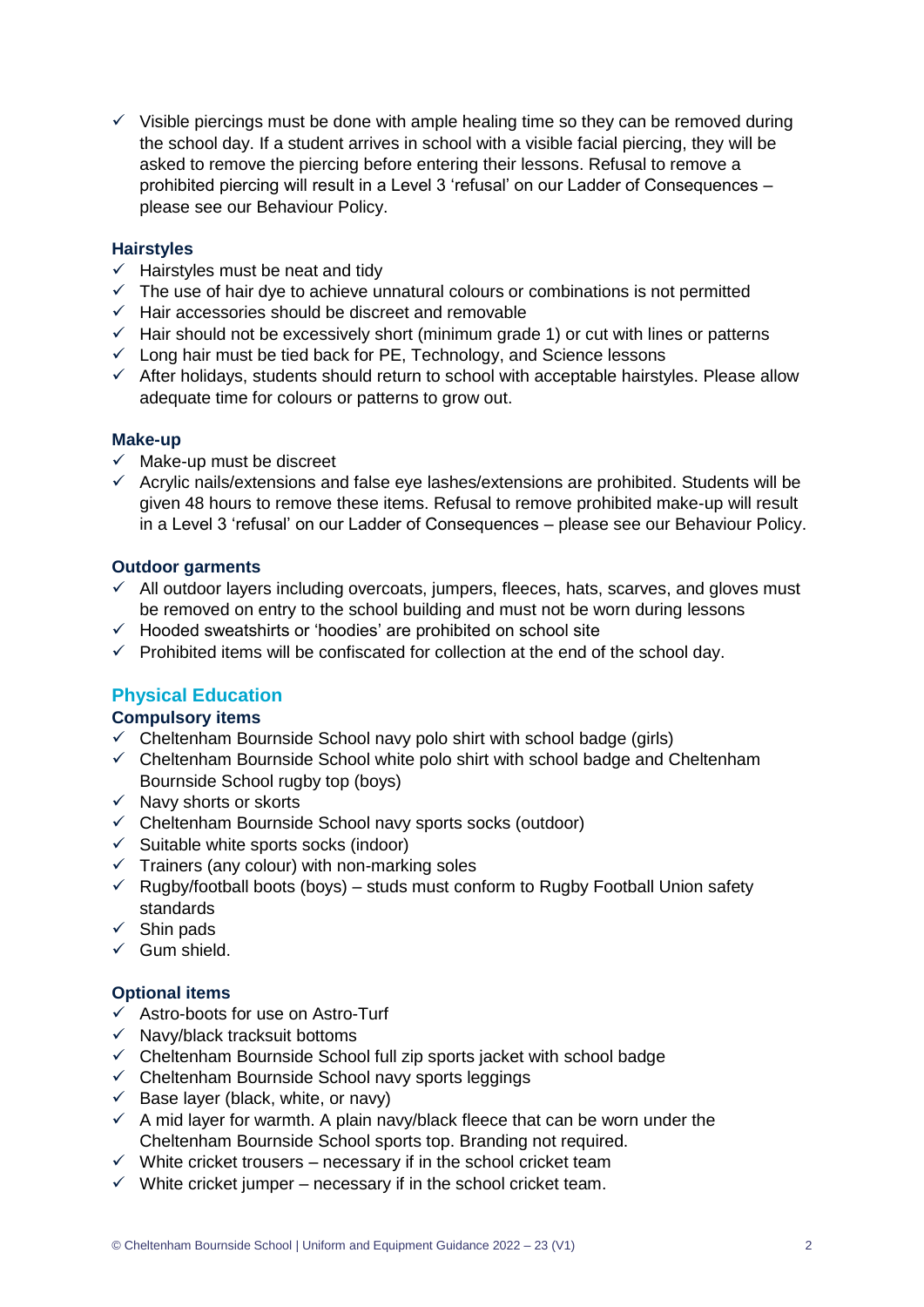## **Equipment**

We expect all students to arrive at school every day with the necessary equipment to allow them to have a successful day of learning. All items to be kept in an appropriate school bag.

## **Compulsory items**

- $\checkmark$  Appropriate school bag of adequate size to carry the books and items required in school (not a small fashion style handbag)
- $\checkmark$  A pencil case
- $\checkmark$  Our magnificent 7 (can be purchased at school):
	- Pens (minimum 2)
	- Pencils (minimum 2)
	- Ruler
	- Rubber
	- Sharpener
	- Reading book
	- Planner given to students on their first day (replacements must be purchased)
- $\checkmark$  Calculator (Casio FX83 recommended as this is required for Maths examinations)
- ✓ Drinks bottle
- $\checkmark$  Helmet if cycling to school.

## **Optional items**

- ✓ iPad
- $\checkmark$  Colouring pencils
- $\checkmark$  Highlighter pens
- $\checkmark$  Mathematical equipment
- $\checkmark$  Subject-specific resources e.g. PE kit, cooking ingredients, musical equipment.

## **Additional information**

In cases where medical reasons require a modification to the uniform and equipment expectations, notice on letterheaded paper from a medical professional must be addressed to the student's Head of House detailing the reason, and specifically stating the amendment required and the duration the amendment is needed for. The school will of course look to support any reasonable requests.

To maintain our high standards of uniform, a consistency check will take place in each tutor room every morning between 8.40-8.50am. Where uniform and equipment fail to adhere to these guidelines, a sanction will be issued in line with our Behaviour Policy until the matter is resolved. Prohibited items of clothing will be confiscated and where possible an alternative will be provided for that school day from our pastoral support team to allow astudent to access their lessons. Refusal to remove prohibited items will result in a Level 3 sanction. Please see our Behaviour Policy.

These expectations should be read in conjunction with the School Behaviour Policy 2020-21. Please see Appendix 1 to further support you when purchasing school uniform and equipment. With respect to make up, jewellery, and hair styles Cheltenham Bournside School reserves the right to decide what is discreet and appropriate for the school environment.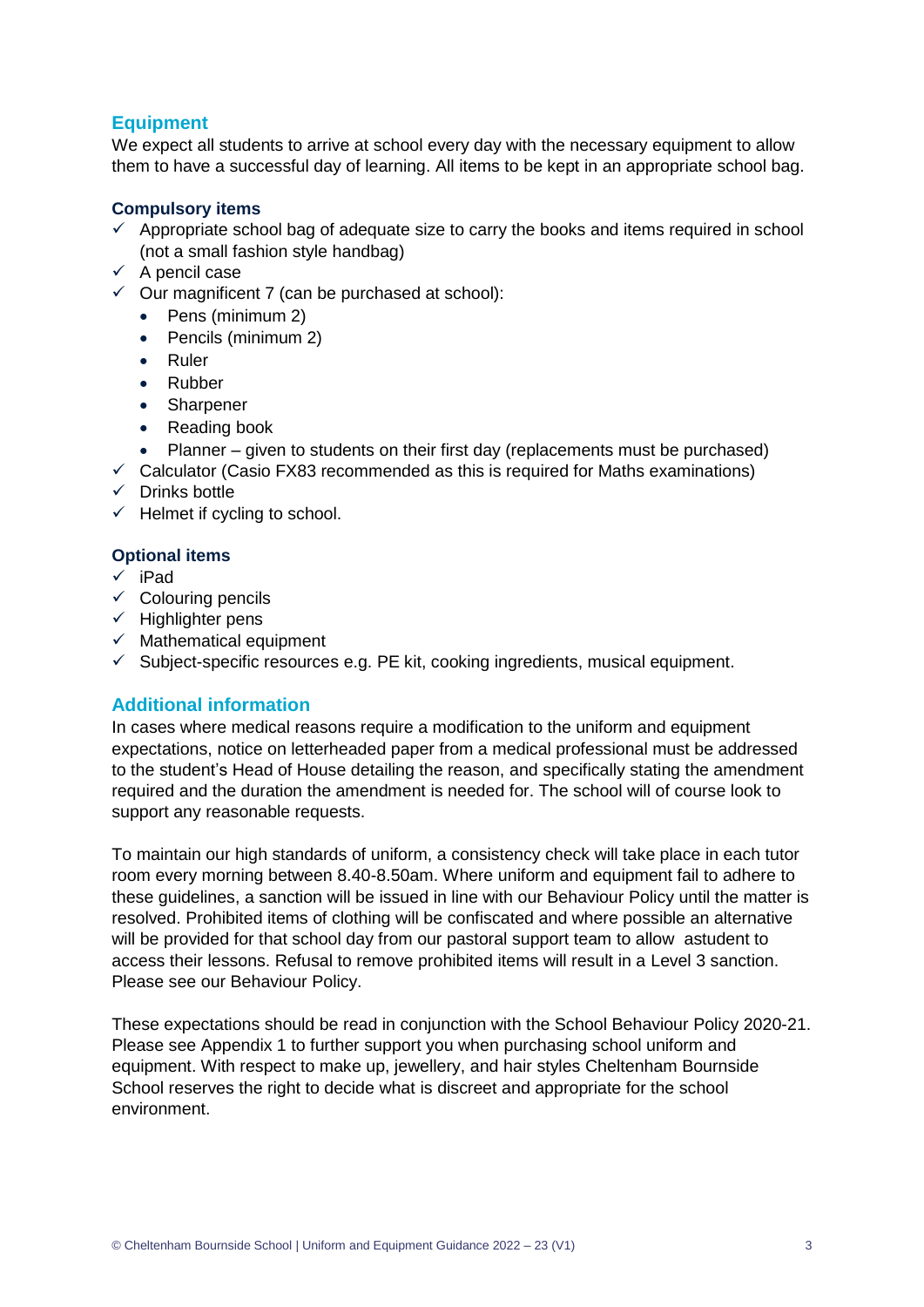If your personal circumstances or finances mean that you are unable to purchase the full school uniform and equipment, please email [admin@bournside.gloucs.sch.uk](mailto:admin@bournside.gloucs.sch.uk) and we will endeavour to help in any way that we can.

### **Uniform suppliers**

#### **Schooltogs**

252 High Street, Cheltenham, GL50 3HF 01242 523632 [www.schooltogs.com](http://www.schooltogs.com/)

#### **Universal Uniform**

Unit V1 Kingsville Road, Kingsditch Trade Park, Cheltenham, GL51 9LX 01242 580062 [www.theschoolwearcompany.co.uk](http://www.theschoolwearcompany.co.uk/)

## **Sixth Form**

#### Smart business wear

As role models for students in the main school, we expect our Sixth Form students to be dressed smartly at all times, taking pride in their appearance and their school.

- $\checkmark$  Sixth Form House tie given to students during their induction
- ✓ Full-length/tailored dark-coloured trousers leggings are not permitted
- $\checkmark$  Tailored dark-coloured knee length skirt lycra skirts are not permitted
- $\checkmark$  Black/natural-coloured plain tights
- $\checkmark$  A light-coloured short or long-sleeved shirt with a fastening top button and collar suitable for a tie – pinstripes and check patterns are permitted
- $\checkmark$  Tailored jacket or blazer waistcoats are permitted
- $\checkmark$  Plain v neck jumper or cardigan sweatshirts, hoodies, and round neck jumpers are not permitted
- $\checkmark$  Black or brown shoes, or low-heeled boots trainers and trainer-style shoes are not permitted
- $\checkmark$  An outdoor coat is not to be worn in place of a jumper, cardigan, or tailored jacket
- $\checkmark$  All outdoor layers including overcoats, hats, and scarves must be removed on entry to the school building and must not be worn during lessons or in the school corridors.

#### **Jewellery, make up, and hairstyles**

- $\checkmark$  Jewellery must be discreet and suitable for the school environment
- $\checkmark$  Make up must be discreet
- $\checkmark$  Hairstyles must be neat and tidy
- ✓ Hair accessories should be discreet
- $\checkmark$  Hair should not be excessively short or cut with lines or patterns.
- $\checkmark$  The use of hair dye to achieve unnatural colours or combinations is not permitted.

Students not complying with this dress code may be sent home to change. Cheltenham Bournside School reserves the right to determine what is suitable for the school environment.